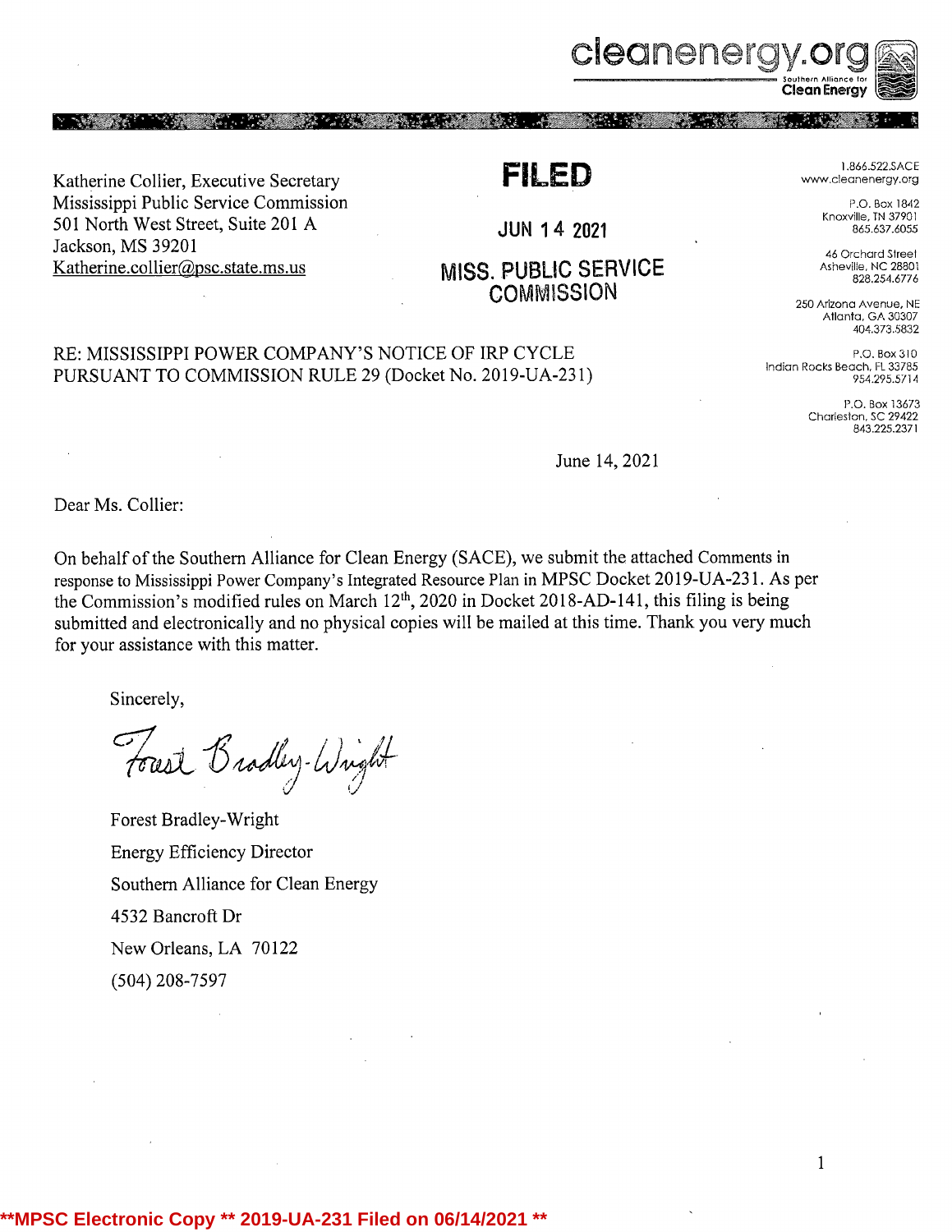FILED

# BEFORE THE PUBLIC SERVICE COMMISSION

**JUN 14 2021** OF THE STATE OF MISSISSIPPI MISS. PUBLIC SERVICE **COMMISSION** 

DOCKETNO. 2019-UA-231 RE: MISSISSIPPI POWER COMPANY'S NOTICE OF IRP CYCLE PURSUANT TO COMMISSION RULE 29

#### COMMENTS OF THE SOUTHERN ALLIANCE FOR CLEAN ENERGY

Enshrined in the Mississippi Public Service Commission's ("Commission") Integrated Resource Planning ("lRP") rules and its corresponding Final Order was <sup>a</sup> clear intent to ensure that energy efficiency and demand response would be treated as energy resources, and that utility resource plans would result in robust demand-side management ("DSM") portfolios. Mississippi Power ("MPC") has failed to deliver on expectations set by the Commission Order when it filed its IRP on April 15<sup>th</sup>, 2021. It never compared DSM resources against any of its supply-side additions. It conducted no analysis of DSM potential in its service territory. And it failed to even present <sup>a</sup> plan for DSM resources beyond the current year, 2021, which will be more than half over before the IRP even reaches the commission for consideration.

Unless the Commission takes action, Mississippi Power's customers will once again be stuck paying more for their monthly energy bills, while the state loses out on large numbers of new job opportunities, and risks being left behind while the nation transitions to <sup>a</sup> cleaner and more resilient electric grid. Unless the Commission takes action, it will also set <sup>a</sup> terrible precedent, from which Mississippi Power may conclude that the integrated resource planning process set forth by the Commission's 2019 rules is nothing more than <sup>a</sup> paper exercise, that demand-side management is functionally not an energy resource in Mississippi, and that its Quick Start efficiency savings levels may be maintained in perpetuity, despite landing the Company near the bottom of efficiency performance among the nation's investor-owned utilities.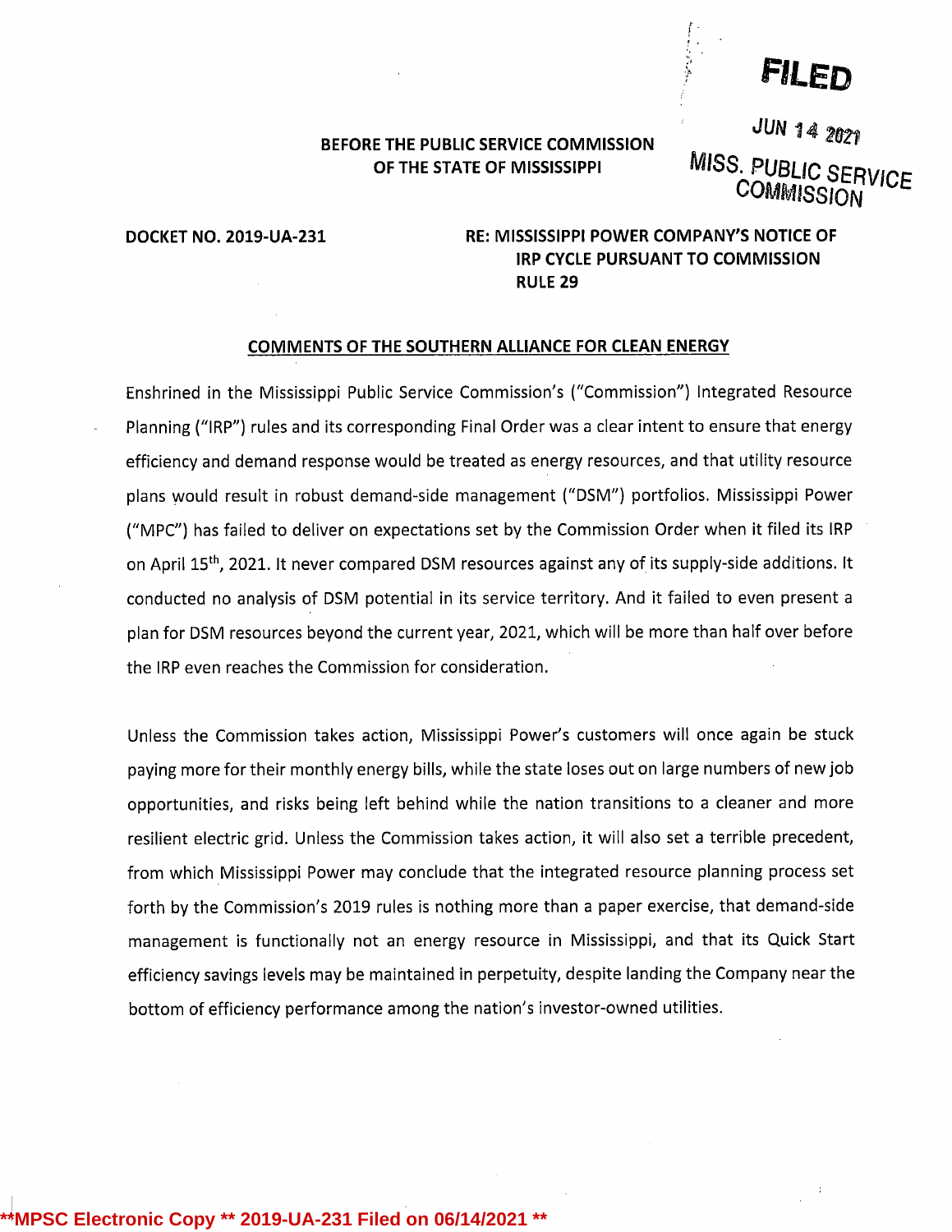The Mississippi Public Service Commission has enacted the nation's newest IRP rules, for which it deserves to be given modern, robust, and effective utility resource plans that will help the state prepare for the future. What Mississippi Power has done fails on each of these points. Instead, the proposed IRP is a demonstration of the extent to which the Company is willing to ignore and undermine the rules themselves. Waiting six years to reopen and shore up the Commission's IRP rules, as the rules themselves presently contemplate, is simply too long to address the issues that have emerged in this proceeding. The Commission can and should take corrective actions immediately to address deficiencies in Mississippi Power's current IRP filing. But in addition, the IRP rules themselves should be updated in response to the myriad issues uncovered in this proceeding prior to the next IRP cycle.

Our recommendations are that the Mississippi Public Service Commission take the following actions now:

- Reject Mississippi Power's woefully inadequate IRP
- Institute <sup>a</sup> set of efficiency targets that increase annual savings to 1% of retail sales over the next three years, which will lower customer bills and put the Company in line with its higher performing regional peers
- Reopen and revise the rules to ensure DSM resources are optimized in future IRPs
- Place additional guardrails to ensure Mississippi's IRPs are at least equally robust as those of other jurisdictions.

The following comments primarily address issues in Mississippi Power's IRP that pertain to energy efficiency and demand response resources. There are other issues of importance that we do not address, such as the treatment of renewable energy in the IRP. We generally support discussion of clean energy issues as presented in the filings of the Southeast Renewable Energy Association, Advanced Energy Manufacturing Association, and Sierra Club.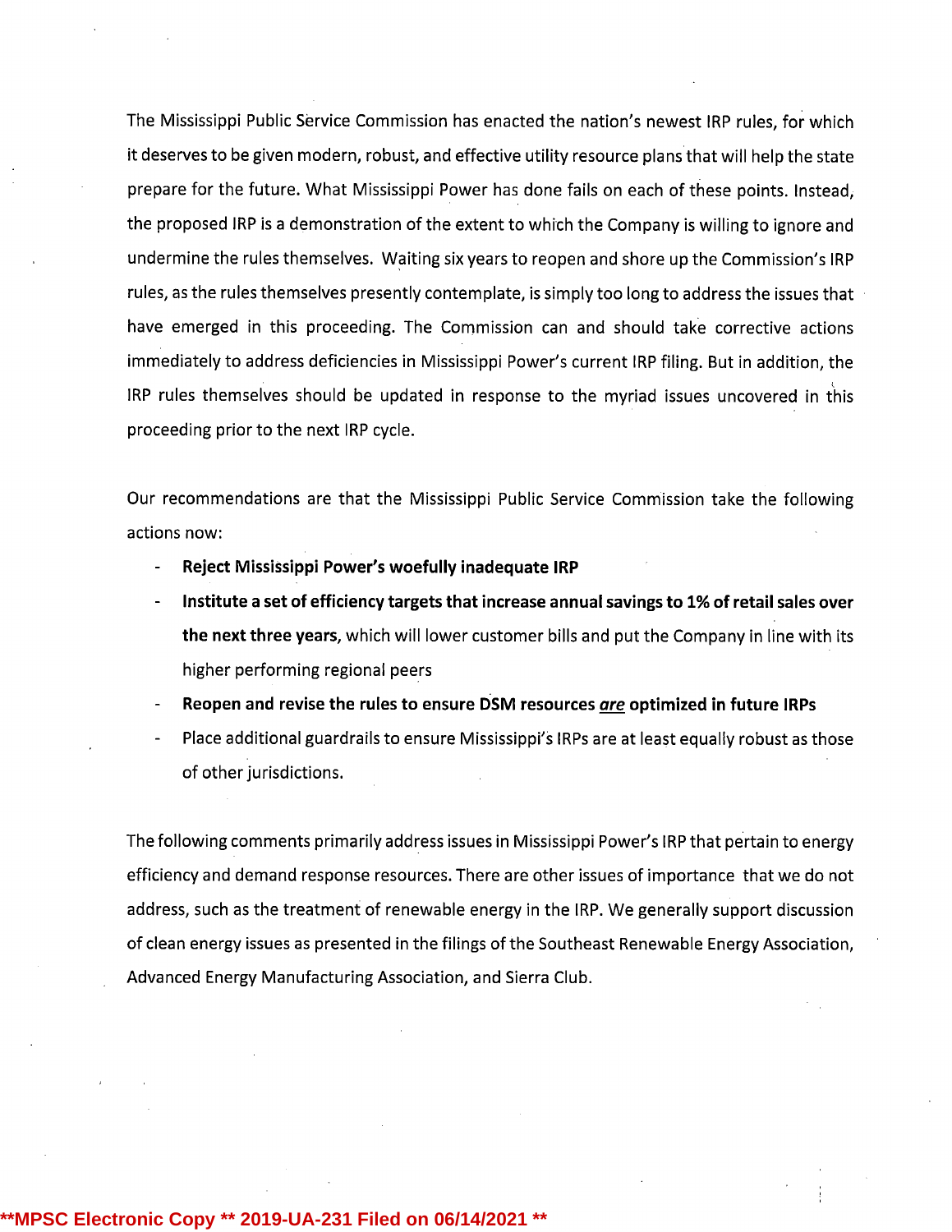I. Mississippi Power Has Not Met Commission Expectations and Requirements on Demand-side Management in Its Integrated Resource Planning Rules

The Commission clearly expressed the value and importance it placed on the treatment of DSM as energy resources in its Final Order approving IRP rules in 2019, stating:

"Comprehensive IRP should encompass more than traditional resource planning, which historically has focused on supply-side resources...lRP should therefore be holistic and should include a thorough evaluation of all energy delivery processes, including demand response efforts, distributed energy resources, and energy efficiency programs in addition to traditional supply-side resources.

Unlike current Rule 29, which fails to unite and integrate energy efficiency and long-term resource planning, the attached Rule folds the broader umbrella of distributed energy resources and demand-side management efforts (which include energy efficiency) into the resource planning process and explicitly recognizes and values them as resources for planning and cost-recovery purposes. $"^{1}$ 

The Commission's 2019 IRP rules themselves state:

"A comprehensive IRP should include an analysis of supply and demand-side resources, and consider transmission needs, in order to satisfy the utility's load requirements while balancing costs, energy reliability and efficiency, environmental responsibility, risk mitigation and reasonably priced service for customers."<sup>2</sup>

Definition of Integrated Resource Planning:

<sup>A</sup> type of utility planning process that develops long-range resource plans by seeking to identify an optimal combination of resources (including traditional supply sources, emerging supplysources such as distributed energy resources, demand-side resources, energy efficiency, conservation, and possibly other options) to meet forecasted load requirements at the lowest reasonable total cost, subject to various objectives and  $\overline{\text{I}}$ constraints, including but not limited to reliability, planning, regulatory, environmental

<sup>&</sup>lt;sup>1</sup> Final Order Amending Rule 29 to Establish Integrated Resource Planning and Annual Energy Delivery Reporting Requirements." November 2019, page 6-7 (Emphasis added)

<sup>2</sup> MPSC Rule 29 Integrated Resource Planning and Reporting, page <sup>1</sup>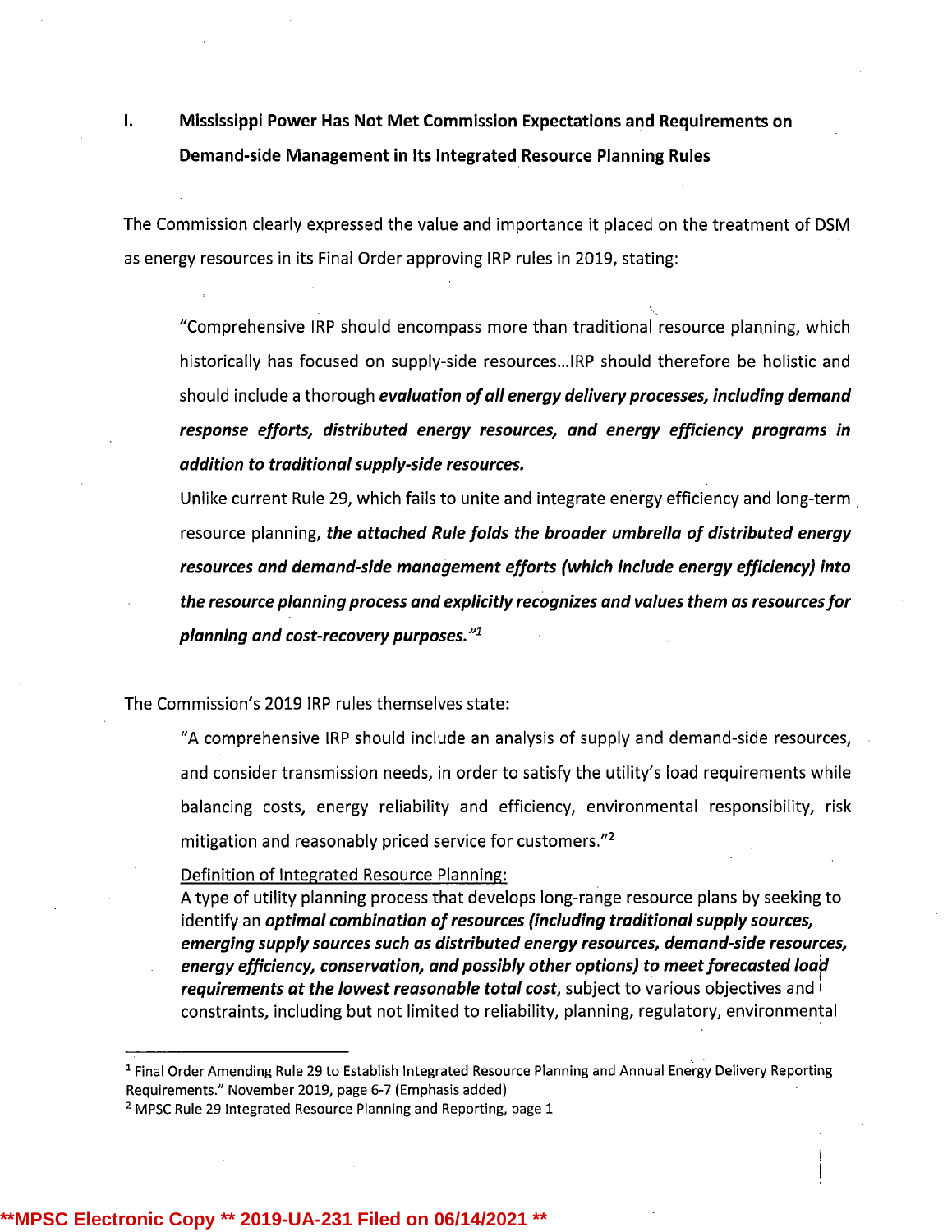and operational requirements. The resource planning process should also define and assess various costs, benefits, and potential risks as they appear and are known in the market.3

"Any utility-specific objectives must comply with the Commission's overall objective of ensuring transparent evaluation of a comprehensive set of potential resource options to determine <sup>a</sup> base or reference resource plan that offers the most economic and reliable combination of resources satisfying the forecasted load requirements." $4$ 

As detailed below, MPC failed to optimize DSM resources in its IRP. Moreover, it presented no plan for delivering DSM savings beyond this year, and presented <sup>a</sup> portfolio of energy efficiency programs that is not comprehensive in scope or depth of savings. Because MPC failed to optimize (or even analyze) DSM as <sup>a</sup> resource in its IRP, and because its proposed efficiency program portfolio is neither comprehensive in scope nor sufficient in overall savings, the Commission should reject Mississippi Power's proposed DSM plan.

#### II. Establishment of Energy Efficiency Savings Targets

The problems with MPC's treatment of DSM in its IRP are too fundamental to be resolved without direct intervention by the Commission. To do so, the Commission should exercise its authority to directly set efficiency savings targets for the Company and require it to expand its program offerings to all customers, including reinstating programs for the industrial customer class. We propose that the Commission direct MPC to ramp up savings as a percentage of retail sales from its 2021 level of 0.2% to 1.0% annual savings by 2024 on the following schedule:

| 2021 | 0.2% |
|------|------|
| 2022 | 0.4% |
| 2023 | 0.7% |
| 2024 | 1.0% |

Annual Efficiency Savings as <sup>a</sup> Percentage of Retail Sales

3 Ibid 2

4 Ibid 4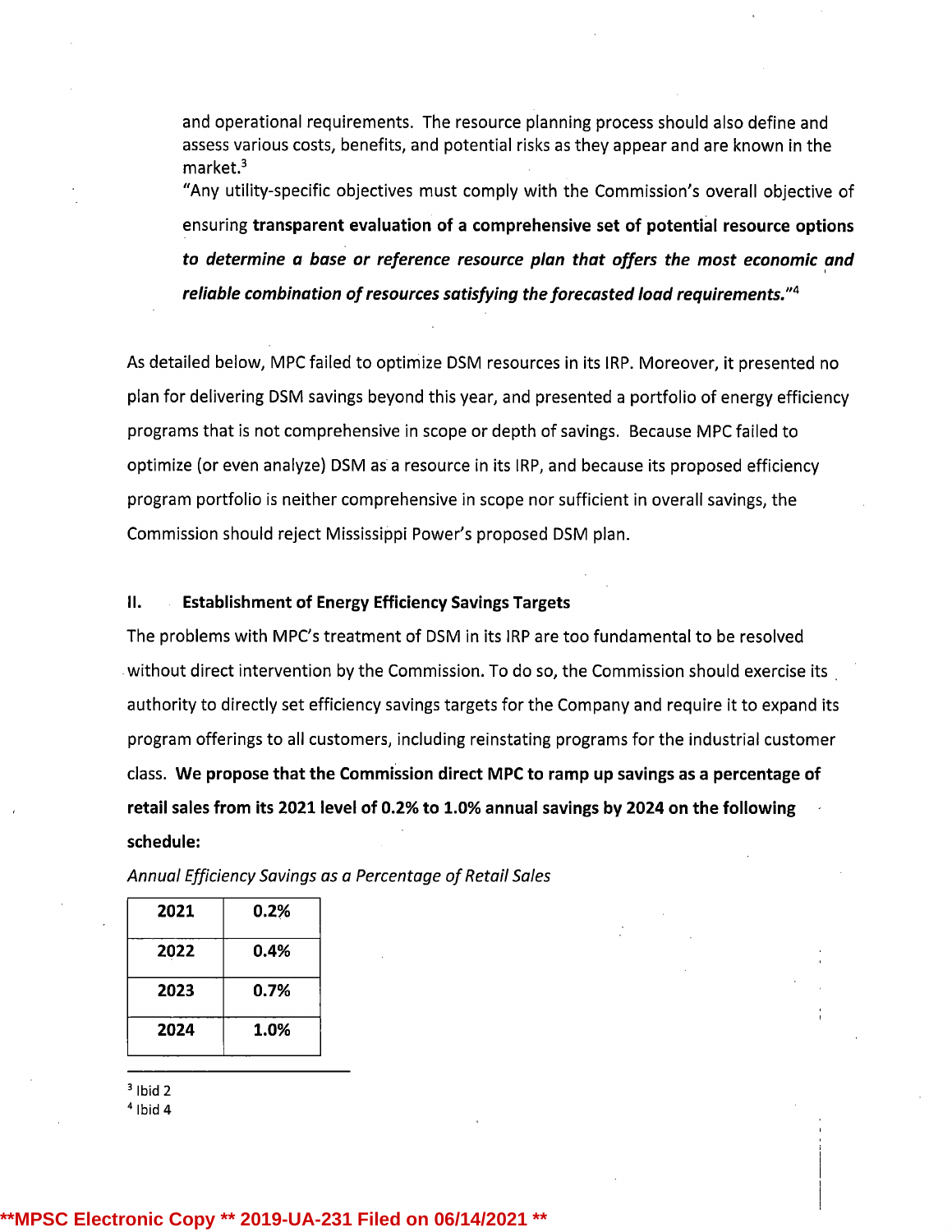National research by the American Council for an Energy Efficient Economy ("ACEEE") has shown that the most effective policies for driving energy efficiency performance are prescribed savings targets over <sup>a</sup> span of at least three years, also known as Energy Efficiency Resource Standards ("EERS"). More than half of all states have such policies in place and they have been shown to deliver average efficiency savings that are three times higher than those without required efficiency savings targets.<sup>5</sup> Such targets can be, and frequently are, combined with integrated resource planning.

Currently Mississippi Power's energy efficiency performance is among the lowest in the country for major investor owned utilities. In 2019, its efficiency savings as <sup>a</sup> percentage of prior year retail sales was 0.22%, less than half the efficiency savings of its sister Company Georgia Power with 0.46%. According to ACEEE, average efficiency savings for major investor-owned utilities is over 1%, nearly five times higher than Mississippi Power has achieved or currently plans to achieve in the future. Numerous utilities in the region are already performing at or above this level. Entergy New Orleans and Entergy Arkansas both have annual efficiency savings targets greater than 1% of retail sales, while reporting that customer benefits from their programs are more than double the costs.<sup>6</sup> Entergy New Orleans has been required to increase its annual efficiency savings by 0.2% each year, up to 2% annual efficiency savings - double what we are proposing for Mississippi Power. Duke Energy Carolinas has also delivered annual efficiency savings at or near 1% of its retail sales for several years.<sup>7</sup> It has accomplished this by offering a broader suite of energy efficiency and demand response ("DR") programs, with deeper investment to drive customer participation than what Mississippi Power has presented.

Mississippi Power's historic underinvestment in energy efficiency means that there is <sup>a</sup> great deal of efficiency opportunity still available. According to a memo prepared for Mississippi

<sup>s</sup> Molina, Maggie and Marty Kushler 2015, "Policies Matter: Creating <sup>a</sup> Foundation for an Energy-Efficient Utility of the Future." American Council for an Energy Efficient Economy. Page 12.

<sup>&</sup>lt;sup>6</sup> Entergy New Orleans, "Energy Smart Annual Report – Program Year 9 Annual Report." July 2020, page 8 anc Entergy Arkansas, "Energy Efficiency Program Portfolio Annual Report for the 2019 Program Year." May 2020, page 12

Y SACE, Third Annual Energy Efficiency in the Southeast Third Report, page 6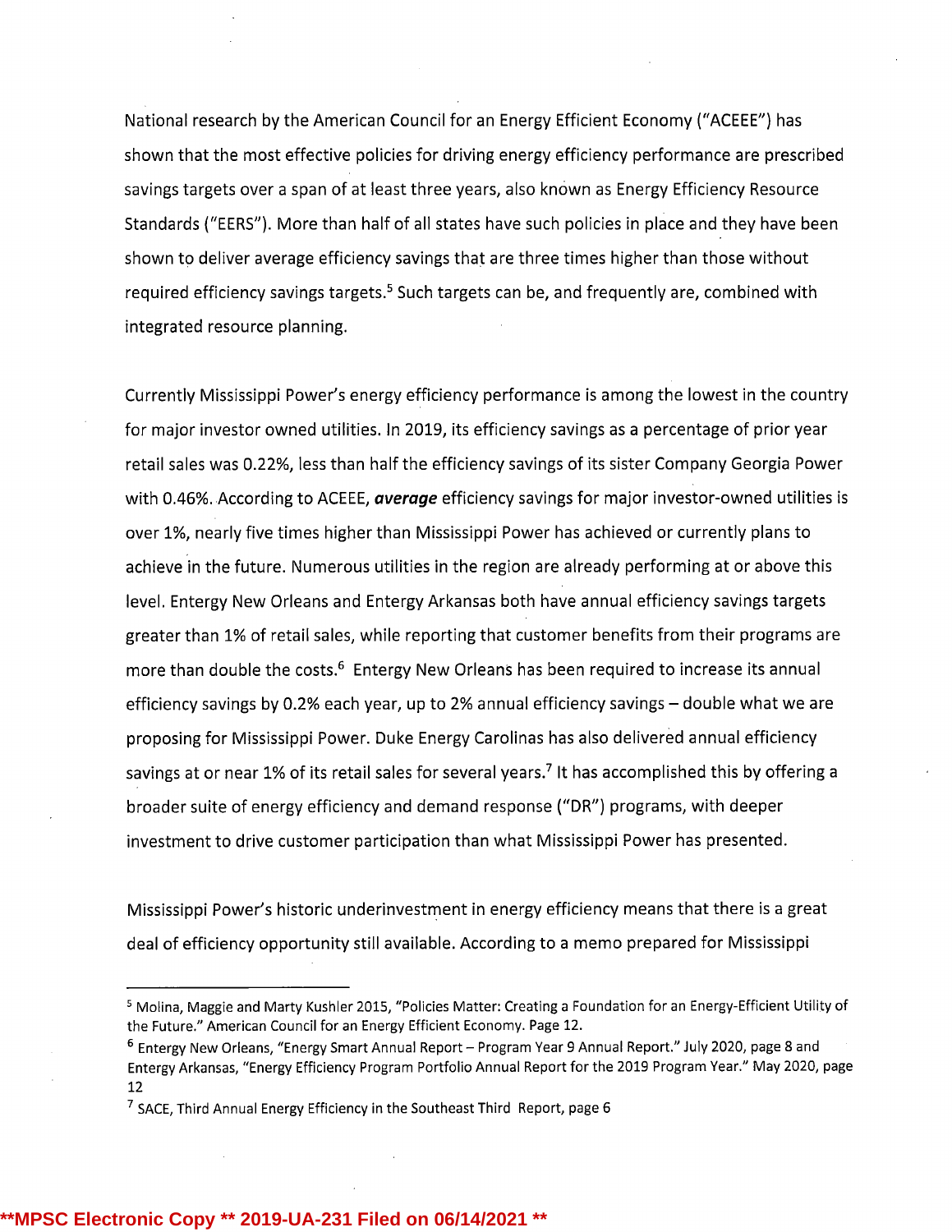Power by Brightline Group in 2019,<sup>8</sup> Mississippi's home rule means that the utility can count even more efficiency savings for efficiency measures it implements than utilities operating in other jurisdictions that have statewide building codes. This means Mississippi Power can count efficiency savings against existing conditions in the homes it serves, rather than the higher baseline of statewide building codes, making it even easier for the Company to reap substantial savings at lower costs than peer utilities.

Energy efficiency is well documented as <sup>a</sup> least-cost energy resource. Inexplicably, however, Mississippi Power's cost benefit analysis shows that it is paying substantiallymore for its efficiency savings than peer utilities. In its latest Annual Energy Delivery Plan and its IRP workpapers, Mississippi Power's efficiency program portfolio achieved <sup>a</sup> Total Resource Cost test ("TRC") score of 1.12, meaning that every dollar spend on energy efficiency results in \$1.12 of savings for customers. This is relatively low in comparison to peer regional utilities like Entergy Arkansas (2.37) or Duke Energy Carolinas (2.99) that achieve double or nearly evert triple the savings per dollar spent respectively. Even while using the Utility Cost Test ("UCT"), which measures the return on investment for only utility expenditures on efficiency, the story is much the same. Mississippi Power forecasts <sup>a</sup> UCT score for its efficiency portfolio of 1.46, while Entergy Arkansas's was 2.26 and Duke Energy Carolina's was 3.23. Particularly notable, Mississippi Power's levelized cost of energy saved is \$0.054/kWh,<sup>9</sup> for residential programs, more than double the national average.<sup>10</sup> One possible explanation for these underwhelming cost test scores is that the small size of Mississippi Power's energy efficiency programs deprives it of economies of scale, including the ability to spread administrative costs over <sup>a</sup> larger quantityof efficiency savings. Two important conclusions can be drawn from this comparison. First, increasing to 1% annual efficiency savings is likely to produce <sup>a</sup> higher cost to benefit ratio than continuing at the far lower level of savings Mississippi Power has proposed. Second,

<sup>6</sup> MPC response to SACE IDR 1-7, page <sup>2</sup>

<sup>&</sup>lt;sup>9</sup> MPC response to SACE IDR 1-2

<sup>10</sup> Hoffman, Ian et. al. Lawrence Berkeley National Laboratory, "The Cost of Saving Electricity Through Energy Efficiency Programs Funded by Utility Customers: 2009-2015," 2018. Page 17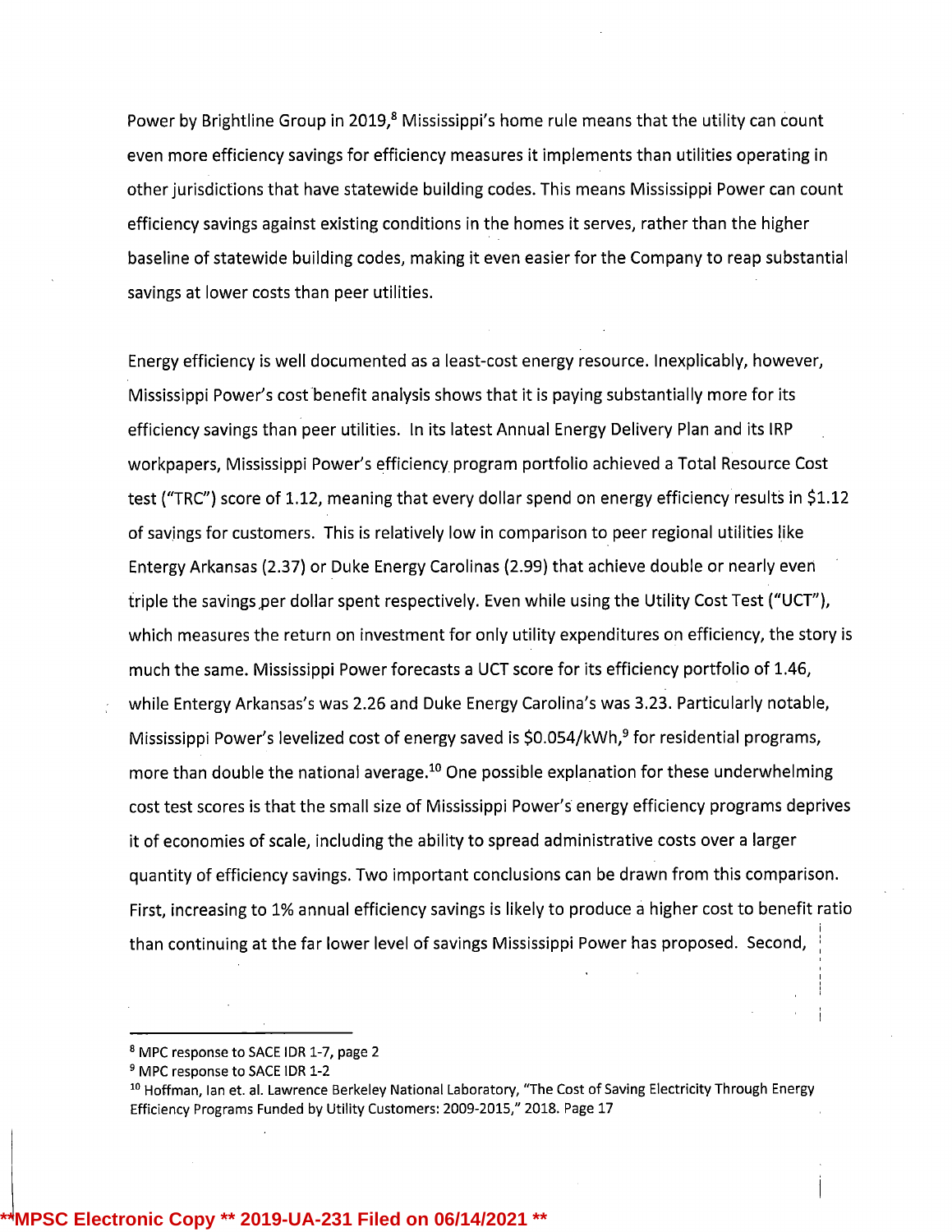bringing administration for all but one of Mississippi Power's efficiency programs in-house has not resulted in lower cost per kWh saved compared to peer utilities.

By implementing required annual efficiency savings targets up to 1% over the next three years, the Commission can dramatically lower customer energy bills, while increasing the efficiency and cost effectiveness of Mississippi Power's energy efficiency portfolio overall. The Commission should also direct MPC to fully evaluate the expansion of DR to address both reliability and market price benefits. Looking beyond the next three years, the Commission should either continue to escalate these savings requirements and / or substantially revise its IRP rules to ensure Mississippi Power fully optimizes DSM resources in subsequent IRP cycles.

### III. Key Deficiencies of Mississippi Power's IRP

Mississippi Power opted not to competitivelymodel DSM against supply side resources, and it did not conduct <sup>a</sup> DSM potential study on which to base proposed efficiency savings levels. Nor did the Company provide any information on what criteria were used to evaluate and determine what the optimal level of DSM resources would be, or indicate if any criteria were in fact used at all. In its list of "Expansion Plan Candidates for Reference Case," no element of demand-side management was included, $11$  nor was DSM included in the "MPC Cumulative Additions." $12$  It is worth noting that the modeling software that MPC used to produce its IRP, AURORA, is quite capable of analyzing DSM resources in numerous ways, including competitively against future supply-side additions, but the Company chose not to use these capabilities.

Despite claims that it continues to "study" and plans to "expand" demand-side solutions,<sup>13</sup> MPS's IRP falls short of both claims. The Company also did not undertake <sup>a</sup> demand-side management potential study to determine the level of energy efficiency and demand response

 $11$  Ibid 21

<sup>12</sup> Ibid 30

**MPSC Electronic Copy \*\* 2019-UA-231 Filed on 06/14/20** 

<sup>&</sup>lt;sup>13</sup> MPC IRP, page 4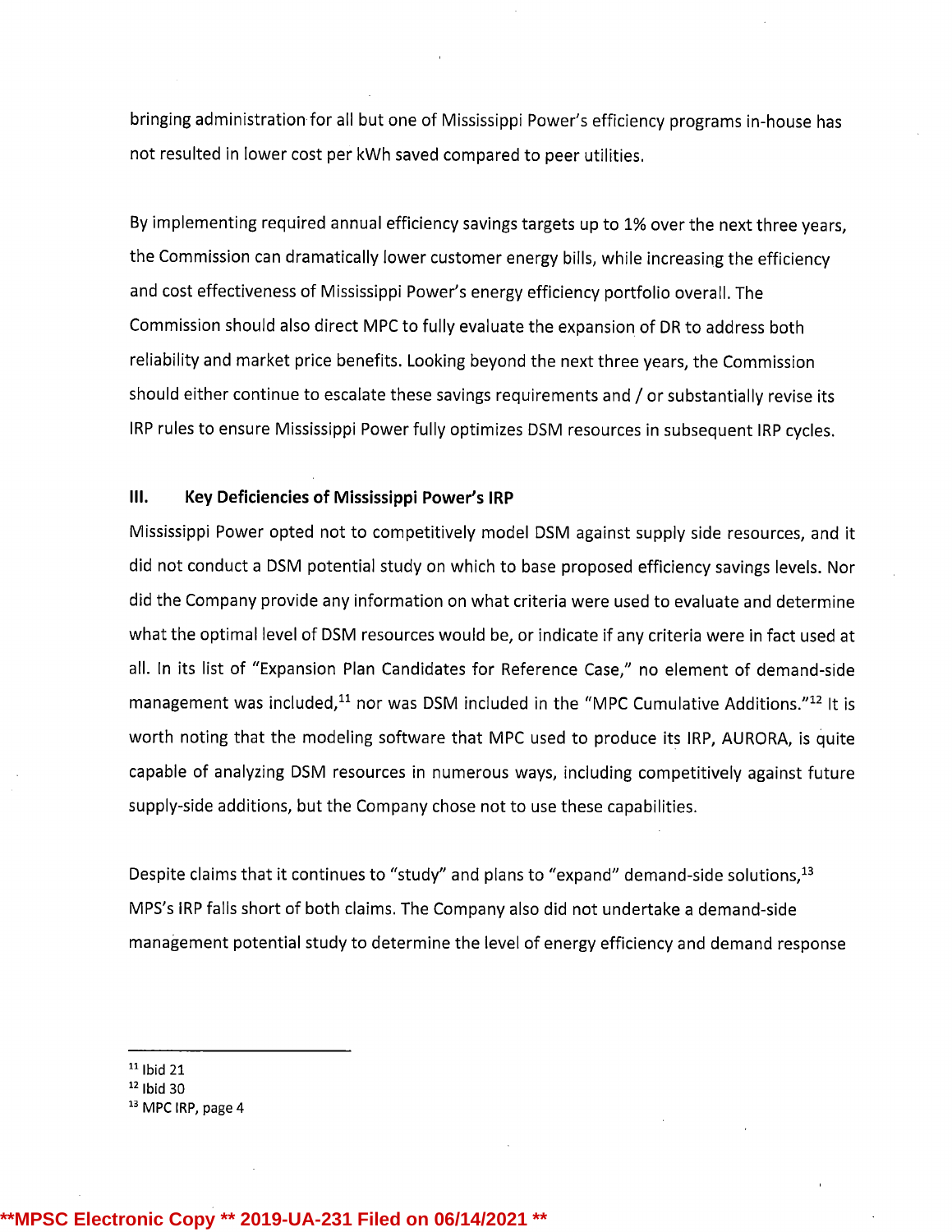available in its service territory, nor can the Brightline Memo<sup>14</sup> or the potential study results from its sister Company Georgia Power<sup>15</sup> functionally replace such an analysis for the purposes of determining optimal levels of DSM in Mississippi Power's IRP. Ultimately, the Company failed to provide any meaningful explanation for what criteria were used to evaluate and determine what the optimal level of DSM resources would be, or indeed to indicate if any criteria were in fact used at all. Oddly enough, in response to <sup>a</sup> discovery request by Sierra Club, the Company indicates that "MPC is in the process of procuring <sup>a</sup> market potential study to further inform future program design activities. $"16$ 

In its IRP and Annual Energy Delivery Plan, all the Company provided were brief descriptions for <sup>a</sup> handful of energy efficiency programs it planned to offer in 2021, with corresponding budgets and savings levels for that year alone. But it provided no detail, nor explanation, for how those savings levels were set, what underlying assumptions were used, what load curves would be attributed to the included measures for modeling purposes, nor any other information that is commonly available to intervenors for the purposes of providing input on modeling DSM in resource planning. Ultimately, the Company failed to provide any explanation for what level of DSM resources would be deployed over the planning time horizon beyond the year 2021. This is in clear contravention of the rule, which states:

"For purposes of the entire 20-year planning horizon, the electric utility should assess its supply-side and demand-side resources based on their cost effectiveness and considering both the utility's planning objectives and the Commission's stated policy goals.<sup>17</sup>

<sup>&</sup>lt;sup>14</sup> Brightline Memo to MPC, "Mississippi Power Company DSM Program Planning Benchmarking." October 10, 2019

<sup>&</sup>lt;sup>15</sup> Nexant for Georgia Power Company, "Achievable Energy Efficiency Potential Assessment," January 31, 2018 <sup>16</sup> MPC response to Sierra Club DR 1-12

<sup>&</sup>lt;sup>17</sup> MPSC Rule 29 Integrated Resource Planning and Reporting, page 5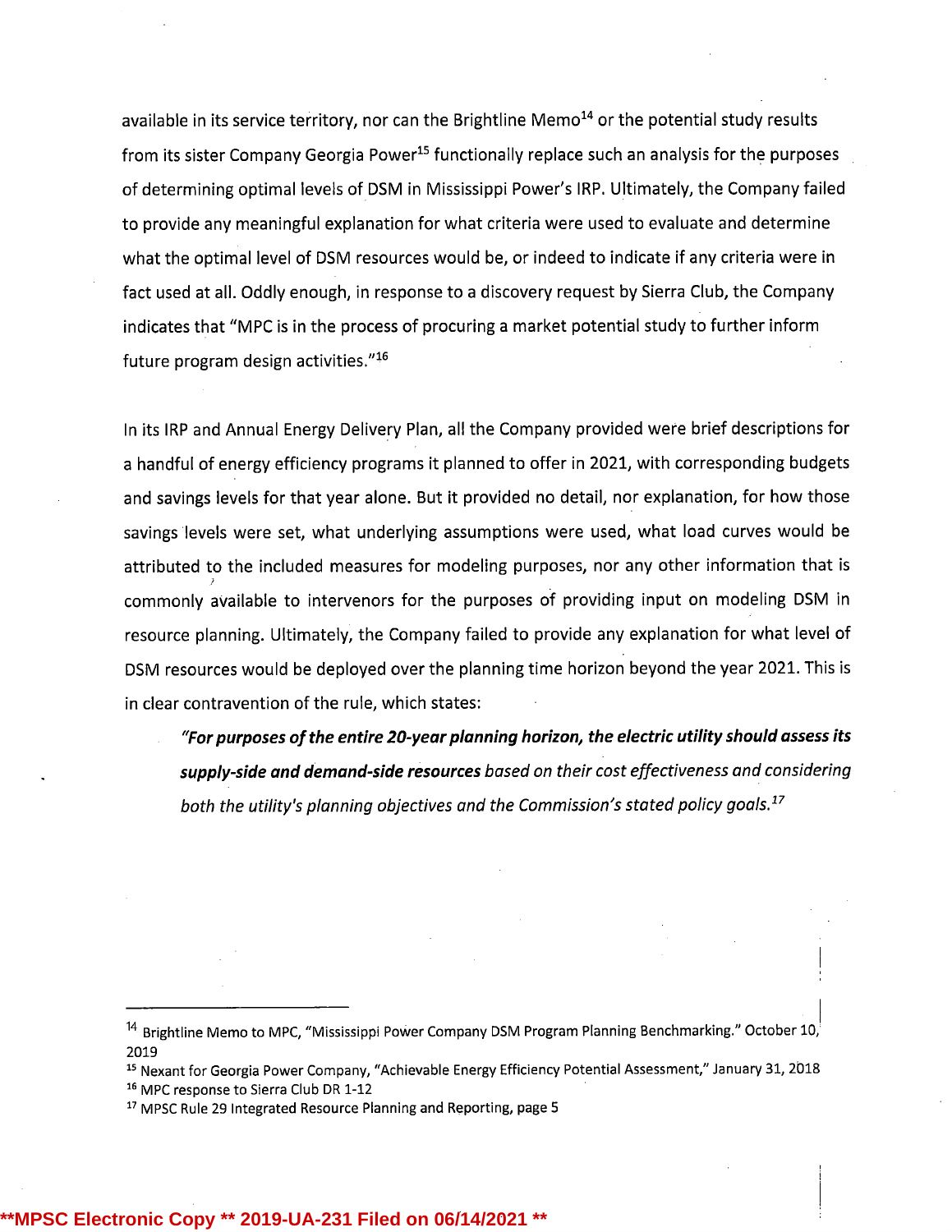"The near-term and longer-term impacts on customers and on utility financial integrity must be factored into the final decision to proceed or not to proceed with any demand-side management investment." $18$ 

Mississippi Power did include one planning scenario with higher DSM incentive payment levels, but it was not presented as <sup>a</sup> resource selection alternative. Instead, it was presented as nothing more than <sup>a</sup> reduction to the utility's forecasted capacity needs, from which only supply-side additions were considered.<sup>19</sup> No cost information was presented related to this planning scenario upon which one could evaluate the economic efficiency of higher investments in DSM against the utility's other portfolios.

Section 104.4 of the Commission's IRP rules states:

"The portfolios identified should be compared based on the electric utility's ability to meet its identified planning objectives across varying potential outcomes over the planning horizon, including but not limited to comparison of the net present values."<sup>20</sup>

Mississippi Power did not provide <sup>a</sup> net present value comparison of its identified portfolios. As <sup>a</sup> result, there is little to no financial basis upon which resource acquisitions may be ranked in its IRP filing. This is <sup>a</sup> major problem and reason enough to reject Mississippi Power's IRP. The lack of portfolio level economic analysis, failure to competitively evaluate DSM against supply resources, and absence of <sup>a</sup> potential study mean that the DSM savings levels in Mississippi Power's IRP are arbitrary and will almost certainly lead to higher overall utility system costs and higher monthly bills for customers.

The lack of competitive modeling, inadequate scope and depth of savings, and incomplete consideration of cost information related to energy efficiency are key deficiencies that should cause the commission concern. The Commission's best immediate option to address these

 $18$  Ibid 11

<sup>19</sup> MPC IRP page 26 and Workpapers "A\_Load Forecast vs Capability by Scenario"

<sup>20</sup> MPSC Rule 29 Integrated Resource Planning and Reporting, page 7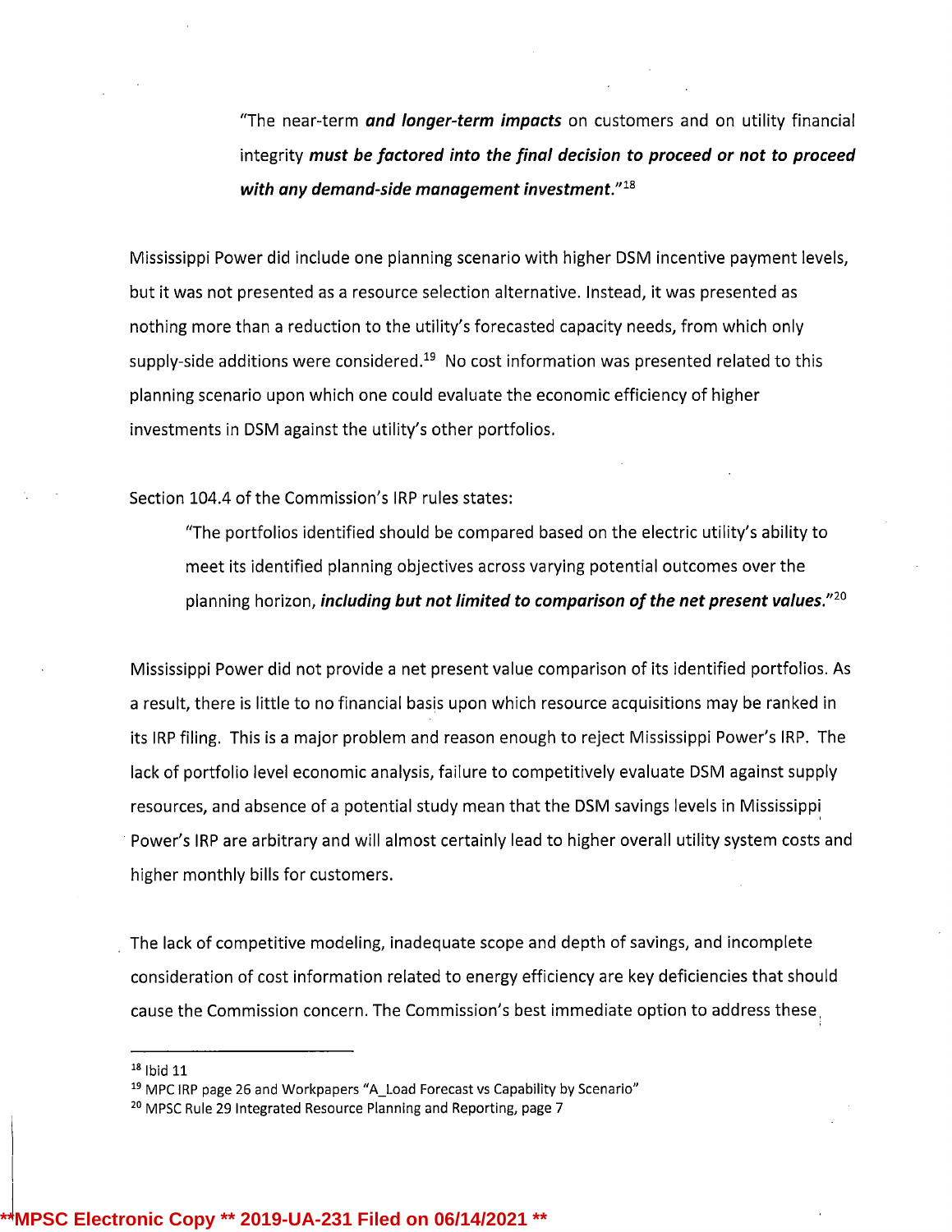serious deficiencies with regard to DSM in MPC's IRP is to establish targets for MPC to reach 1% annual savings by 2024. Soon thereafter, the Commission should reopen and revise its IRP rules to ensure future IRP's are not plagued by the same problems as this one. The Commission should also consider reestablishing <sup>a</sup> separate proceeding specific DSM resources that would complement and supplement the IRP rules as described in comments filed by SACE on October 1st, 2019:

"The IRP should establish the general size and direction for EE programs and the portfolio as <sup>a</sup> whole. However, <sup>a</sup> separate docket for DSM should be maintained for the purposes of review and Commission approval of program design, inclusion of low income efficiency, budgets, evaluation and reporting requirements, cost recovery, and consideration of possible energy efficiency savings targets."21

## IV. Mississippi Power's DSM Portfolio is Neither Comprehensive Nor Robust IRP Rule Final Commission Order:

"The Rule also supports effective Commission and utility decision-making by providing accurate, comprehensive and forward-looking information about anticipated resource needs and the options available to meet those needs, while including and integrating what the Commission expects to be a robust demand-side management portfolio." $^{22}$ 

Prior to being rolled into the Commission's IRP rulemaking process, Rule <sup>29</sup> clearly indicated that investor owned utilities, like Mississippi Power, would soon be expected to transition from Quick Start to comprehensive energy efficiency programs. In its IRP, MPC states:

"With the Rule 29 revisions adopted in 2019, Mississippi Power is now transitioning from the narrowly defined "Quick Start" approach to a broader strategy for evaluating and adopting EE programs."23

<sup>&</sup>lt;sup>21</sup> Comments of Southern Alliance for Clean Energy in RE: Order Establishing Docket to Investigate the Development and Implementation of an Integrated Resource Planning Rule, October 1st, 2019, page 9 <sup>22</sup> Final Order Amending Rule 29 to Establish Integrated Resource Planning and Annual Energy Delivery Reporting Requirements." November 2019, page 7 <sup>23</sup> MPC IRP, page 15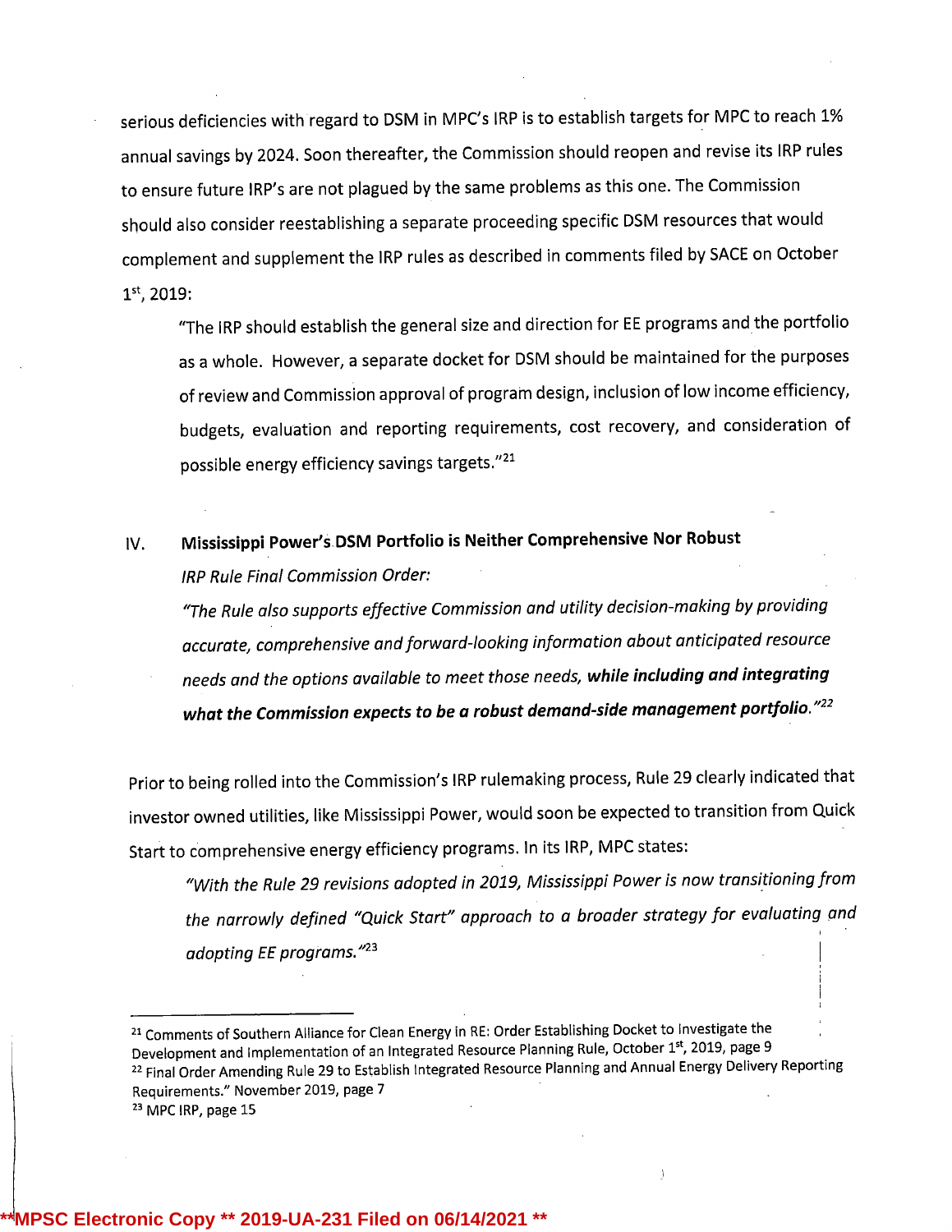But the portfolio of DSM programs presented in Mississippi Power's IRP and its latest Annual Energy Delivery Plan is neither comprehensive nor robust. Instead it reflected only relatively minor modifications to the energy efficiency programs offered by the Company during its Quick Start phase over the past seven years.

Section 104.3.e of the Commission's IRP rules state that when identifying and characterizing supply-side and demand-side resources:

"A wide range of potentially viable demand-side options, including but not limited to energy efficiency, shall be identified for further evaluation to meet the electric utility's resource requirements."

But Mississippi Power's DSM portfolio lacks even some of the most basic DSM offerings. For instance, it does not include demand response programs, <sup>a</sup> multi-family program, commercial and industrial new construction program, <sup>a</sup> commercial and industrial retro-commissioning program, an agriculture program, a strategic management or continuous improvement program for commercial and industrial customers, a conservation voltage reduction programs,<sup>24</sup> an online marketplace, or midstream delivery channels. One of the most glaring and dubious exclusions stems from Mississippi Power's apparently unilateral decision to eliminate all program offerings for the industrial customer class, which according to the Energy Information Administration ("EIA") represents approximately half of the Company's annual retail sales.<sup>25</sup> This is disappointing for two reason. First, because it means the Company is failing to pursue savings from the group of customers with the largest total consumption, and second because efficiency programs for industrial customers typically capture some the highest efficiency saving impacts at the least cost. Section 104.3 of the Commission's IRP rules states that:

"Resources that do not otherwise meet minimum criteria including cost-effectiveness, risk mitigation, reliability, environmental, and/or other governmental rules or policy should be eliminated from further consideration in the applicable planning cycle. A written

<sup>24</sup> MPS Response to Sierra Club DR 1-17

<sup>25</sup> 2019 EIA Form 861,"Sales\_Ult\_Cust\_2019.xisx" https://www.eia.gov/electricity/data/eia861m/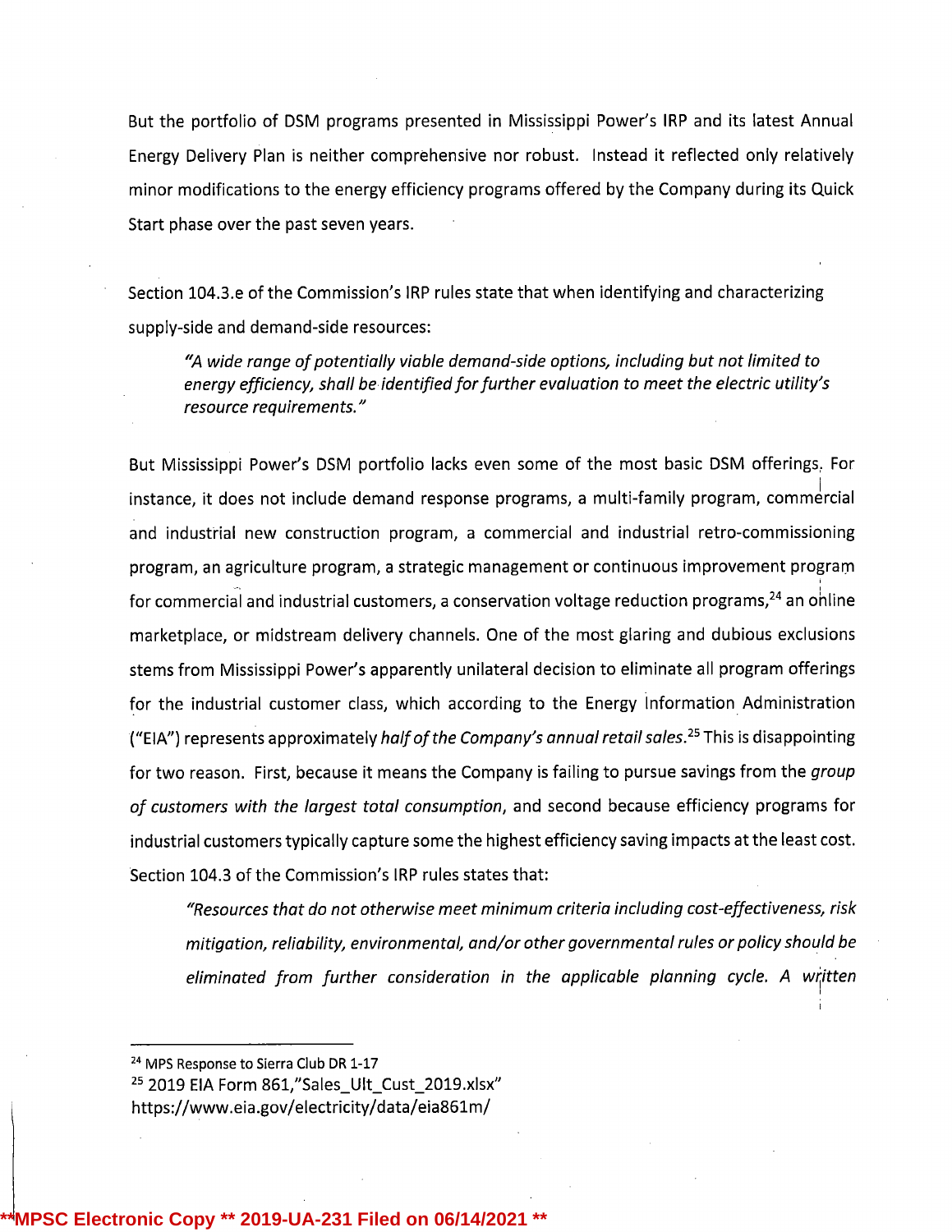explanation of such removal, including the basis therefore, shall be provided in the Integrated Resourcé Plan."<sup>26</sup>

In contravention of the rules, no such explanation was provided for the removal of industrial energy efficiency programs from MPC's IRP and its Annual Energy Delivery Plan.

The DSM savings in MPC's IRP are far too low, and its program offerings are deficient in critical ways. The DSM portfolio presented by Mississippi Power represents <sup>a</sup> de minimus increase in savings levels for <sup>2021</sup> and leaves in question what level of savings will be included in the IRP for subsequent years. For 2019, Mississippi Power reported 21,536 MWh of efficiency savings.27 At the technical conference in February, Mississippi Power proposed aggregate savings for programs of 21,896 MWh in 2021<sup>28</sup> – the only year for which any information was presented. This represents <sup>a</sup> mere 1.7% increase in total energy savings. Meanwhile, the Company proposes slashing both the savings and budgets in half for the only program it offers that specifically serves low income customers.<sup>29</sup>

Meanwhile, according to the Energy Information Administration (EIA), both average electricity usage and monthly bills for Mississippi residents are among the top five highest in the country<sup>30</sup> - both of which can be improved with additional investment in energy efficiency. Like any other resource, energy efficiency spending can impact rates (up or down), but EIA data also shows that neighboring state Arkansas has been able to maintain low rates (3<sup>rd</sup> lowest in the country)<sup>31</sup> while requiring its major utilities to deliver more than 1% annual efficiency savings (approximately five times higher than what Mississippi Power has proposed).

The national average for annual energy efficiency savings by major utilities is approximately 1% of retail sales, nearly five times higher than MPC proposed for 2021. Since Mississippi first

\

**\*\*MPSC Electronic Copy \*\* 2019-UA-231 Filed on 06/14/2021 \*\***

<sup>&</sup>lt;sup>26</sup> MPSC Rule 29, Integrated Resource Planning and Reporting, page 4

<sup>&</sup>lt;sup>27</sup> Mississippi Power, "2019 Energy Efficiency Annual Report," May 2020 page 3

<sup>28</sup> lbid and Mississippi Power Company 2021 IRP Technical Conference Presentation, Slide <sup>29</sup>

<sup>29</sup> ibid

<sup>30</sup> Data from forms EIA-861- schedules 4A-D, ElA-861S and EIA-861U

<sup>&</sup>lt;sup>31</sup> Data from forms EIA-861- schedules 4A-D, EIA-861S and EIA-861U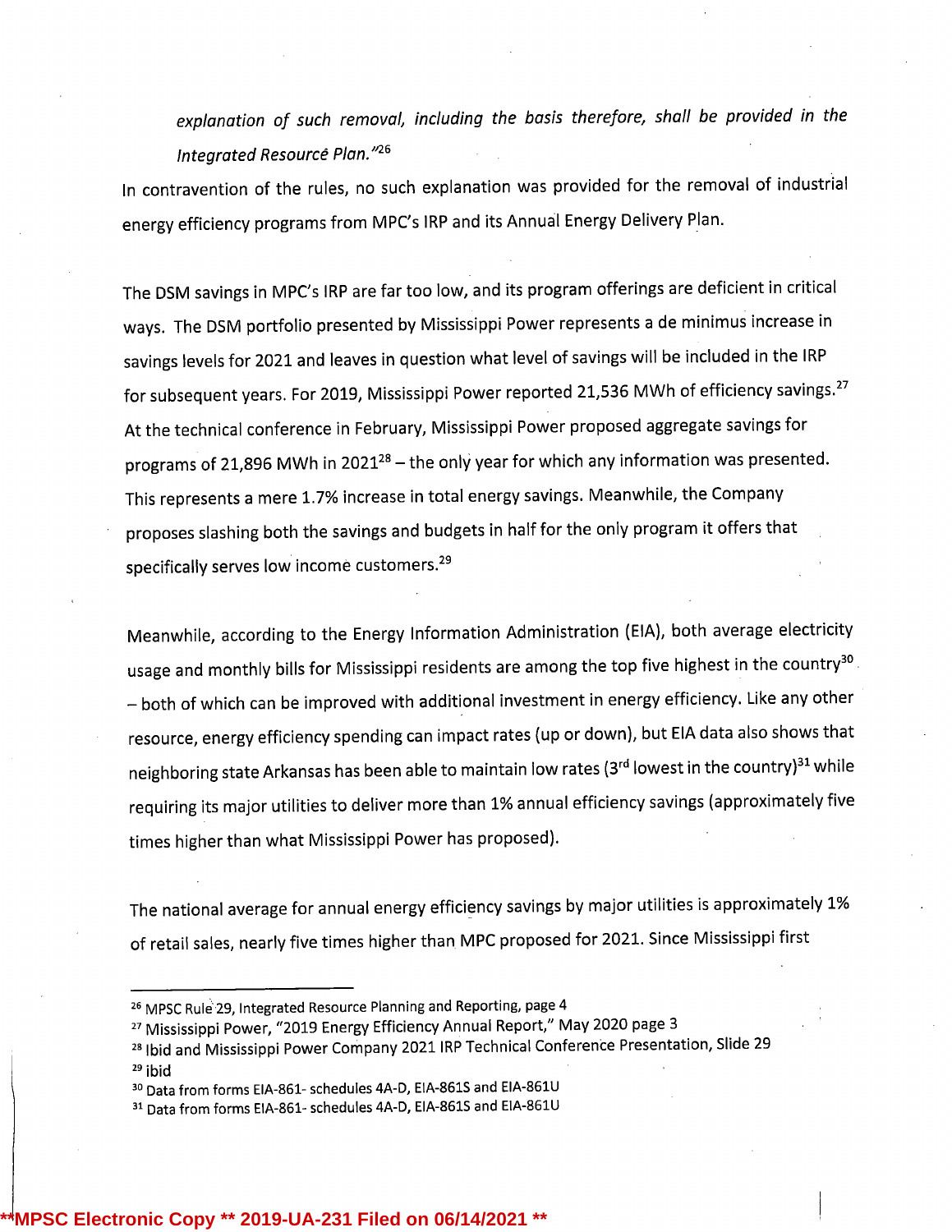enacted energy efficiency rules in 2013, Mississippi Power's energy efficiency programs have operated under what was intended to be <sup>a</sup> temporaryQuick Start framework, that was ultimately expected to be replaced by a comprehensive portfolio of efficiency programs. Instead, Mississippi Power's proposed efficiency savings for 2021are just 1.7% higher than in 2019.32 Mississippi Power's program offering are also not comprehensive. Not only are they subpar with respect to total savings, they also fail to provide comparable depth of program offerings compared to peer utilities. In this regard, Mississippi Power is actually moving backwards. Without explanation, Mississippi Power unilaterallyeliminated all program offering for the industrial customer class, which represents approximately half of the Company's total retail sales. From <sup>a</sup> resource planning perspective this is indefensible, since industrial efficiency programs are typically among the least expensive sources of energy savings.

It is equally unacceptable that Mississippi Power decided to slash the savings and budgets for its low-income efficiency program in half, despite operating in the state with nation's highest poverty rate.

MPC has historically operated load control, interruptible load, and standby generation programs to assist with reliability, but it has not developed, deployed, nor modeled DR programs based on economic efficiency. In other words, the utility will dispatch DR capabilities in response to imminent reliability issues, but does not use them in response to market price signals. As <sup>a</sup> result, customers are charged for higher generation costs than they would if MPC used DR during peak price times. The amount of demand response included in the Company's ten different future planning scenario is the same in every instance, and there is no indication that this IRP reflects any addition of demand response resources. DR is an economically valuable energy resource for purposes of integrated resource planning and could help to lessen the excessive dependence MPC has on fossil gas generation, which has grown over the past decade from 49% to a whopping 92% of the Company's energy mix.<sup>33</sup> Diversification is a critical

**MPSC Electronic Copy \*\* 2019-UA-231 Filed on 06/14/2** 

<sup>&</sup>lt;sup>32</sup> MPC's 2020 efficiency performance was substantially lower than projected, primarily as a result of the pandemic.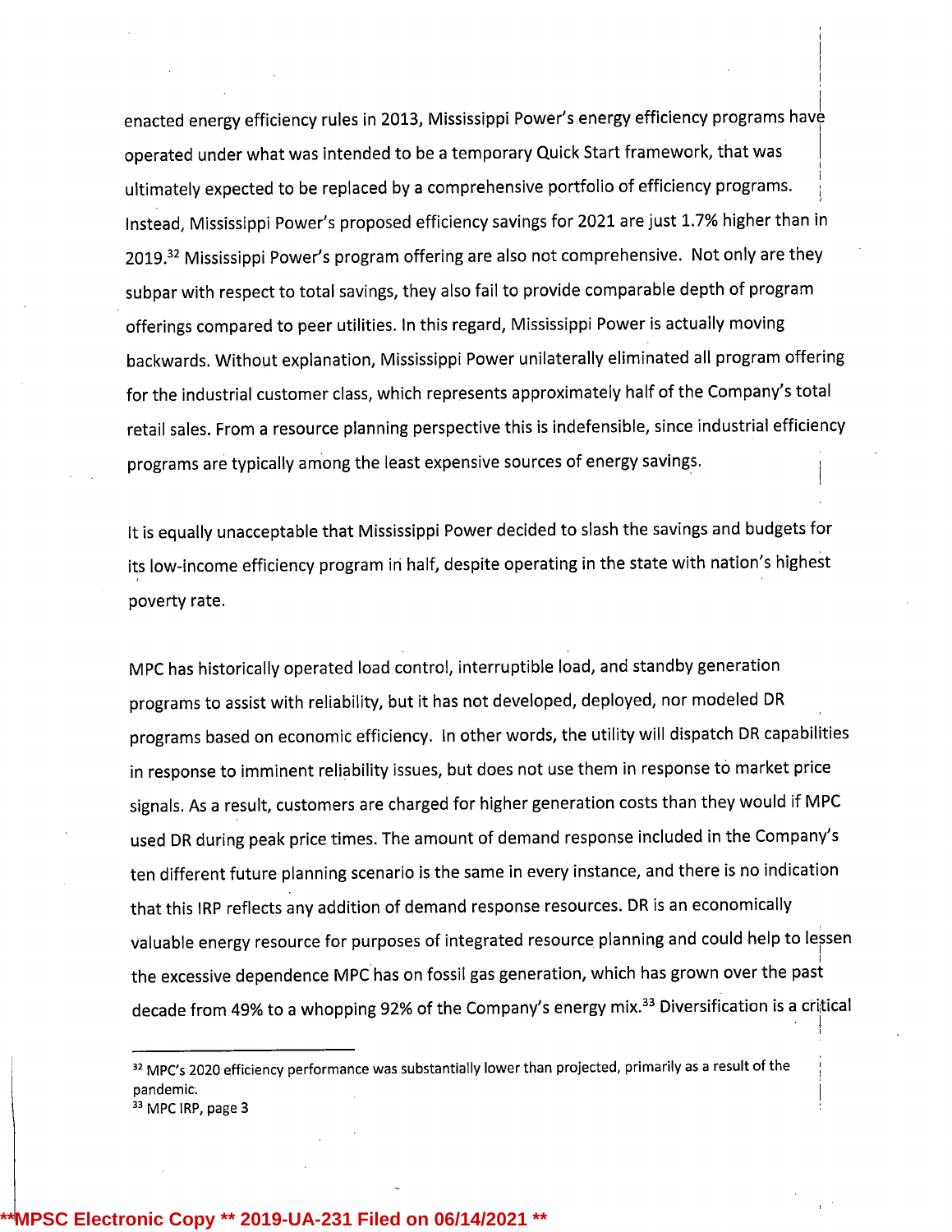component of managing risk, but Mississippi Power failed to consider the benefits of DR for this purpose.

V. Mississippi Deserves Robust, Accurate, and Intelligent Integrated Resource Planning Mississippi Power has presented <sup>a</sup> substantively inferior IRP compared its peers, and exploited weaknesses in the rules that should be remedied as soon as possible. It includes far less DSM resources, built on far less rigorous analysis, and its assumptions are substantially less detailed and less transparent. Mississippi Power actively sought to block any stakeholders from intervening in its IRP proceeding, which is unprecedented in our experience, and the Company ultimately ignored all input presented by stakeholders through its public meeting, technical , conference, and associated written comments. The problems with Mississippi Power's handling of stakeholder engagement and lack of transparency are further detailed in SACE's comments filed on March 22<sup>nd</sup>, 2021 in response to Mississippi Power's technical conference held on February 25<sup>th</sup>, 2021. Having ignored all recommendations that might have remedied the fatal problems with its planning approach, Mississippi Power's IRP is substantively deficient and should be rejected.

Mississippi deserves better than the second class treatment it has been given in Mississippi Power's IRP. The Company's resistance to outside input, incomplete and inadequate modeling analysis and failure to fully and fairly evaluate modern clean energy resources in its IRP, (including DSM resources) echoes its irresponsible behavior in the leadup to the Kemper Power Plant boondoggle. That experience is the primary reason why Mississippi Power should be held to a higher standard, and indeed why the Company should have taken it upon itself to conduct its IRP process with greater transparency, rigor, and openness to outside input. But that is not what happened. At stake are higher monthly electricity costs for customers; the potential los of large numbers of much needed new jobs for local residents; and the risk of Mississippi falling behind as the rest of the country transitions to a cleaner, more modern and resilient grid.

**SC Electronic Copy \*\* 2019-UA-231 Filed on 06/14**